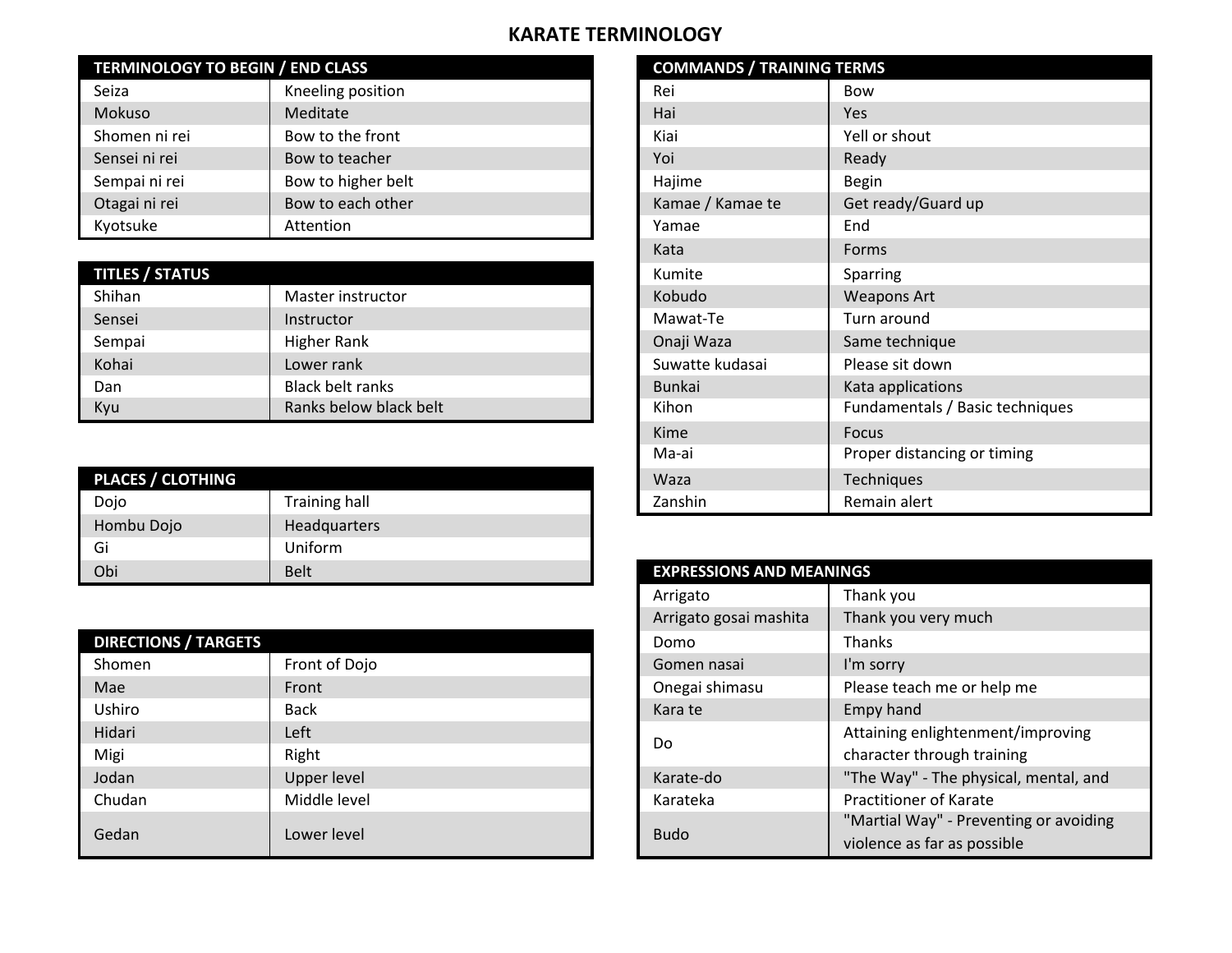## **KARATE TERMINOLOGY**

| <b>STANCES (DACHI)</b> |                                  | <b>BLOCKS (UKE)</b> |               |                      |
|------------------------|----------------------------------|---------------------|---------------|----------------------|
| Heisoku Dachi          | Attention stance                 | Age Uke             |               | Up block             |
| Shiko Dachi            | Side stance (Toes Out)           | Harai Uke           |               | Down block           |
| Zenkutsu Dachi         | Forward stance                   | Gedan Barai         |               | Down block           |
| Neko Ashi Dachi        | Cat stance                       |                     | Yoko Uchi Uke | Outside block        |
| Musubi Dachi           | Heels Together (Feet 45 °)       | Yoko Uke            |               | Inside block         |
| Sanchin Dachi          | Hourglass/Diagonal Inside Stance | Shuto Uke           |               | Knifehand block      |
| Hanzen Dachi           | Half forward stance              | Kake Te             |               | Hooking hand block   |
| Kiba Dachi             | Side Stance                      | Hiji Uke            |               | Elbow block          |
| Nai Fan Chin Dachi     | Side Stance (horse stance)       | Sukui Uke           |               | Scooping block       |
| Ayumi Dachi            | <b>Walking Stance</b>            | Juji Uke            |               | X Block              |
| Kosa Dachi             | Crossed leg stance               | Morote Uke          |               | <b>Support Block</b> |

| <b>HAND TECHNIQUES</b> |                                   | Fumikomi                 | Stomp kick                              |
|------------------------|-----------------------------------|--------------------------|-----------------------------------------|
| Zuki                   | Punch                             | Sokuto Geri              | Side thrust kick                        |
| Oi Zuki                | Lunge Punch                       | Yoko Geri                | Side kick                               |
| Gyaku Zuki             | Reverse Punch                     | Yoko Geri kekomi         | Side thrust kick                        |
| Jodan Zuki             | Face Punch                        | Mawashi Geri             | Roundhouse kick                         |
| Chudan Zuki            | <b>Stomach Punch</b>              | Ushiro Geri              | <b>Back kick</b>                        |
| Yon Hon Nukite         | Four Finger Spear Hand            | Uchi Mawashi Geri        | Inside roundhouse                       |
| <b>Nukite</b>          | Spear Hand                        | Mae tobi geri            | Flying front snap                       |
| Hiji Ate               | <b>Elbow Strike</b>               | Mikazuki Geri            | Cresent kick                            |
| Shuto Uchi             | Knifehand Strike Chop             | Hiza Geri                | Knee kick                               |
| Gyaku Shuto Uchi       | Reverse Chop                      | Yoko Tobi Geri           | Flying side thrust kick                 |
| Haito                  | Ridge hand                        | Mae Ashi Geri            | Kick with front leg                     |
| Uraken                 | <b>Backhand Strike</b>            |                          |                                         |
| Ken Tsui               | Hammer Strike                     | <b>SPARRING (KUMITE)</b> |                                         |
| Morote Zuke            | U-Punch                           | Sanbon Kumite            | Three point sparring                    |
| Koken                  | Wrist Strike                      | Ippon Kumite             | One point sparring                      |
| Teisho                 | Palm Strike                       | Jiyu Ippon Kumite        | One point moving sparring               |
| Sanbon Zuki            | Three punches (1 face, 2 stomach) | Jiyu Kumite              | Free sparring                           |
| Mawahi Hiji Ate        | Circular Elbow strike             | Sen no sen               | Attack at exact moment opponent does    |
|                        |                                   |                          | Allow opponent to attack first, opening |
| Kizami Zuki            | Jab Punch                         | Go no sen                | their targets for a counterattack       |

| <b>BLOCKS (UKE)</b> |                      |
|---------------------|----------------------|
| Age Uke             | Up block             |
| Harai Uke           | Down block           |
| Gedan Barai         | Down block           |
| Yoko Uchi Uke       | Outside block        |
| Yoko Uke            | Inside block         |
| Shuto Uke           | Knifehand block      |
| Kake Te             | Hooking hand block   |
| Hiji Uke            | Elbow block          |
| Sukui Uke           | Scooping block       |
| Juji Uke            | X Block              |
| Morote Uke          | <b>Support Block</b> |

| LEG TECHNIQUES / KICKS (GERI) |                         |  |  |
|-------------------------------|-------------------------|--|--|
| Mae Geri                      | Front snap kick         |  |  |
| Fumikomi                      | Stomp kick              |  |  |
| Sokuto Geri                   | Side thrust kick        |  |  |
| Yoko Geri                     | Side kick               |  |  |
| Yoko Geri kekomi              | Side thrust kick        |  |  |
| Mawashi Geri                  | Roundhouse kick         |  |  |
| Ushiro Geri                   | Back kick               |  |  |
| Uchi Mawashi Geri             | Inside roundhouse       |  |  |
| Mae tobi geri                 | Flying front snap       |  |  |
| Mikazuki Geri                 | Cresent kick            |  |  |
| Hiza Geri                     | Knee kick               |  |  |
| Yoko Tobi Geri                | Flying side thrust kick |  |  |
| Mae Ashi Geri                 | Kick with front leg     |  |  |

| <b>SPARRING (KUMITE)</b> |                                         |
|--------------------------|-----------------------------------------|
| Sanbon Kumite            | Three point sparring                    |
| Ippon Kumite             | One point sparring                      |
| Jiyu Ippon Kumite        | One point moving sparring               |
| Jiyu Kumite              | Free sparring                           |
| Sen no sen               | Attack at exact moment opponent does    |
|                          | Allow opponent to attack first, opening |
| Go no sen                | their targets for a counterattack       |